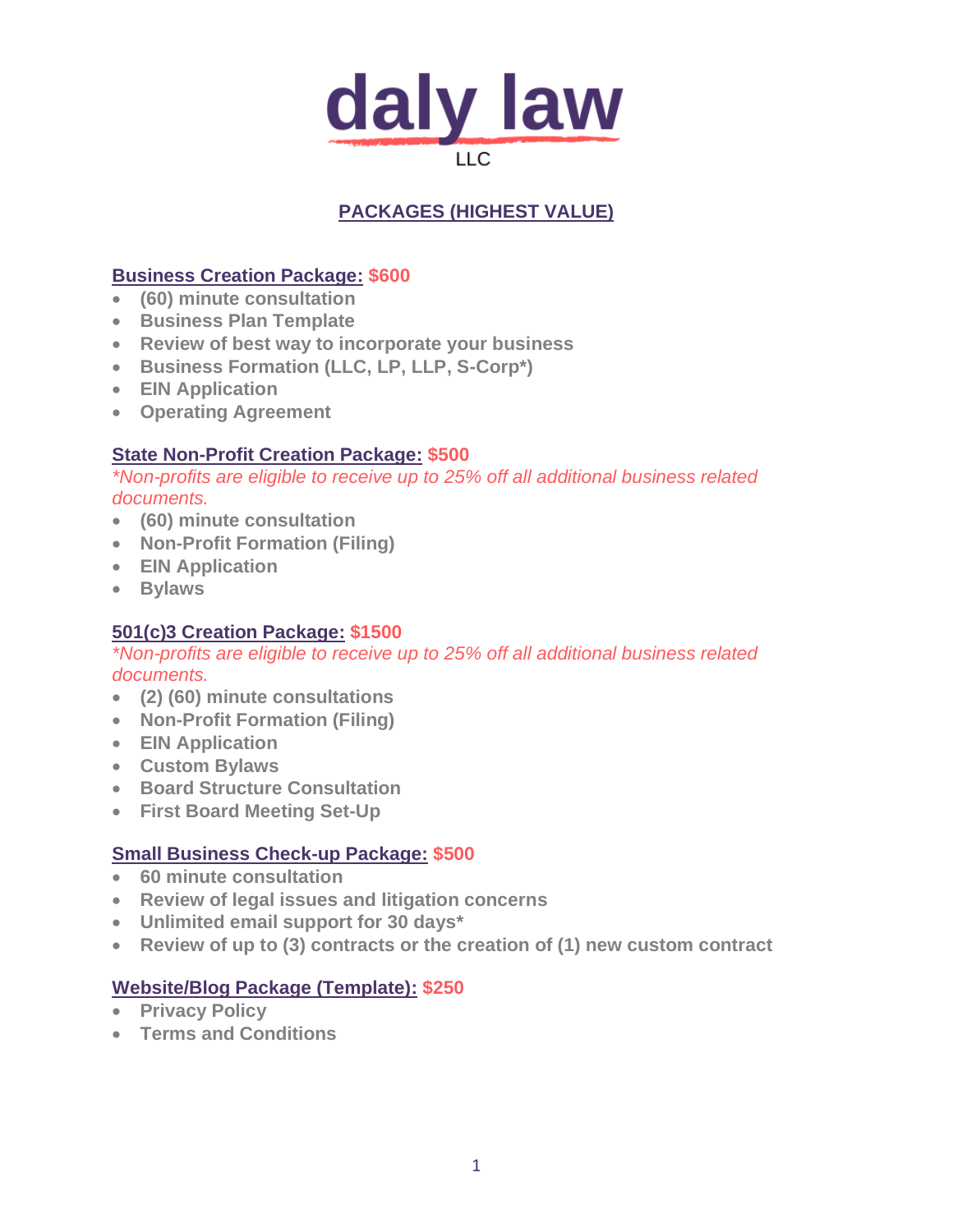

#### **Website/Blog Package (Custom): \$500**

- **Legal review of your website / blog / social media**
- **Personalized Privacy Policy**
- **Personalized Terms and Conditions**

## **Buying & Selling Package: \$250**

- **Sales Agreement**
- **Purchase Order**
- **Invoice Template**
- **Demand for Payment Letter**

## **Business Consultation Package: \$1500**

- **(2) 60 minute consultations**
- **Review of legal issues and litigation concerns**
- **Unlimited email support for (60) days\***
- **Review of up to (3) current contracts or creation of (1) new custom contract**
- **Creation of (2) custom contracts**

## **Residential Landlord Package: \$1500**

*\*Landlords who accept Section 8 Vouchers and / or provide Tax Credit Units are eligible to receive up to 50% off this package and all landlord tenant documents.*

- **Lease Agreement**
- **Moving Checklist**
- **Rental Inspection Checklist**
- **15% off all other Landlord / Tenant documents**

## **Commercial Landlord Package: \$3000**

- **Commercial Lease Agreement**
- **Small Business Formation**
- **Arbitration Agreement (if applicable)**
- **15% off all other Landlord / Tenant documents**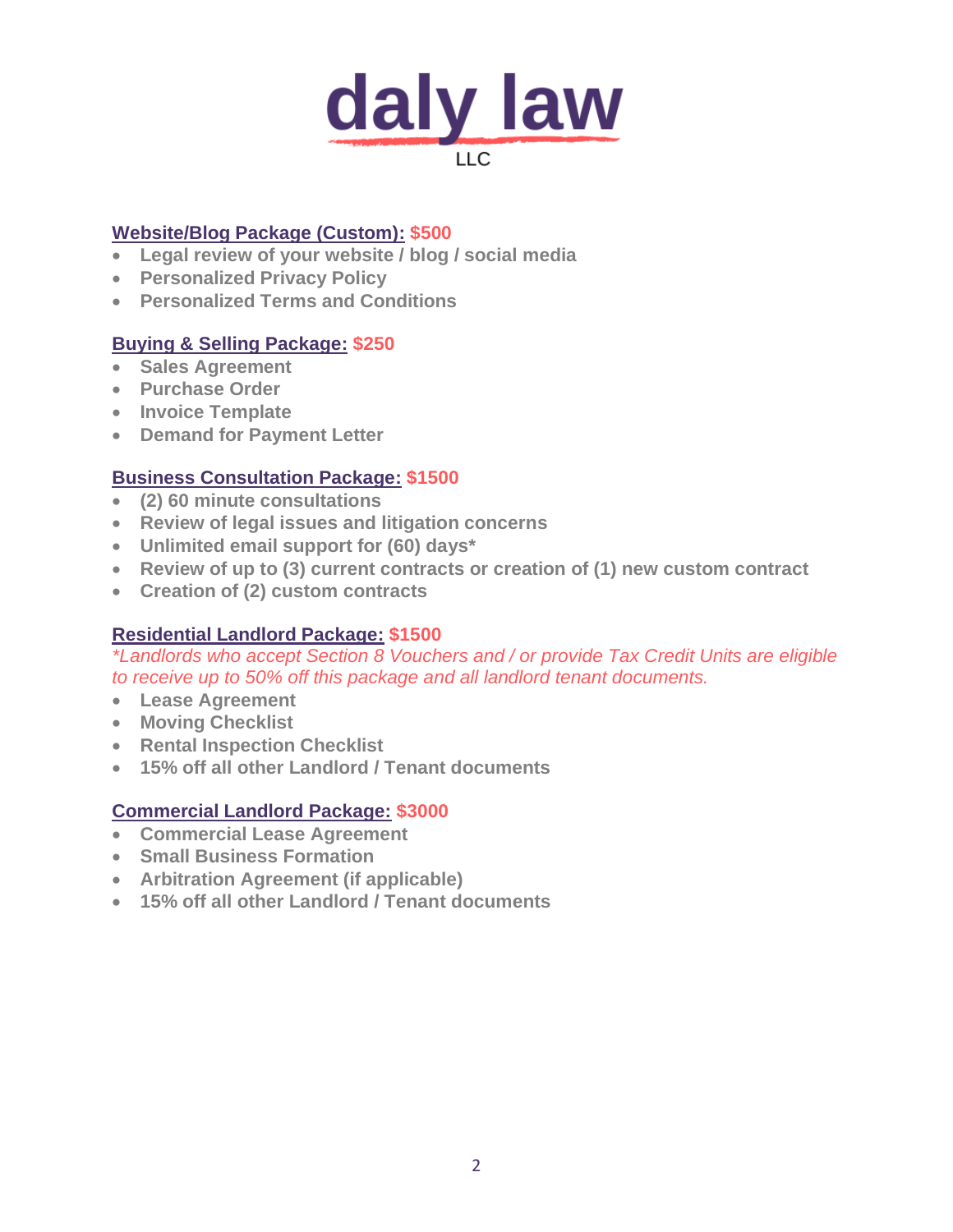

## **SUBSCRIPTION SERVICES**

## **Standard Subscription: \$200 / month (3 month minimum)**

- **Unlimited email support\***
- **(3) document reviews / month**
- **Creation of (1) custom contract**
- **Quarterly Strategy Session\***
- **15% off all additional business services**

## **Premium Subscription: \$400 / month (6 month minimum)**

- **Unlimited email support\***
- **(5) document reviews / month**
- **Creation of (3) custom contracts**
- **25% off all additional business services**

#### **Outside Counsel: \$1000 retainer + applicable flat fee of services provided**

- **Outside Counsel agreements are available on a case by case basis.**
- **An Outside Counsel agreement provides you with an attorney to communicate on your behalf with other individuals, business entities, and attorneys.**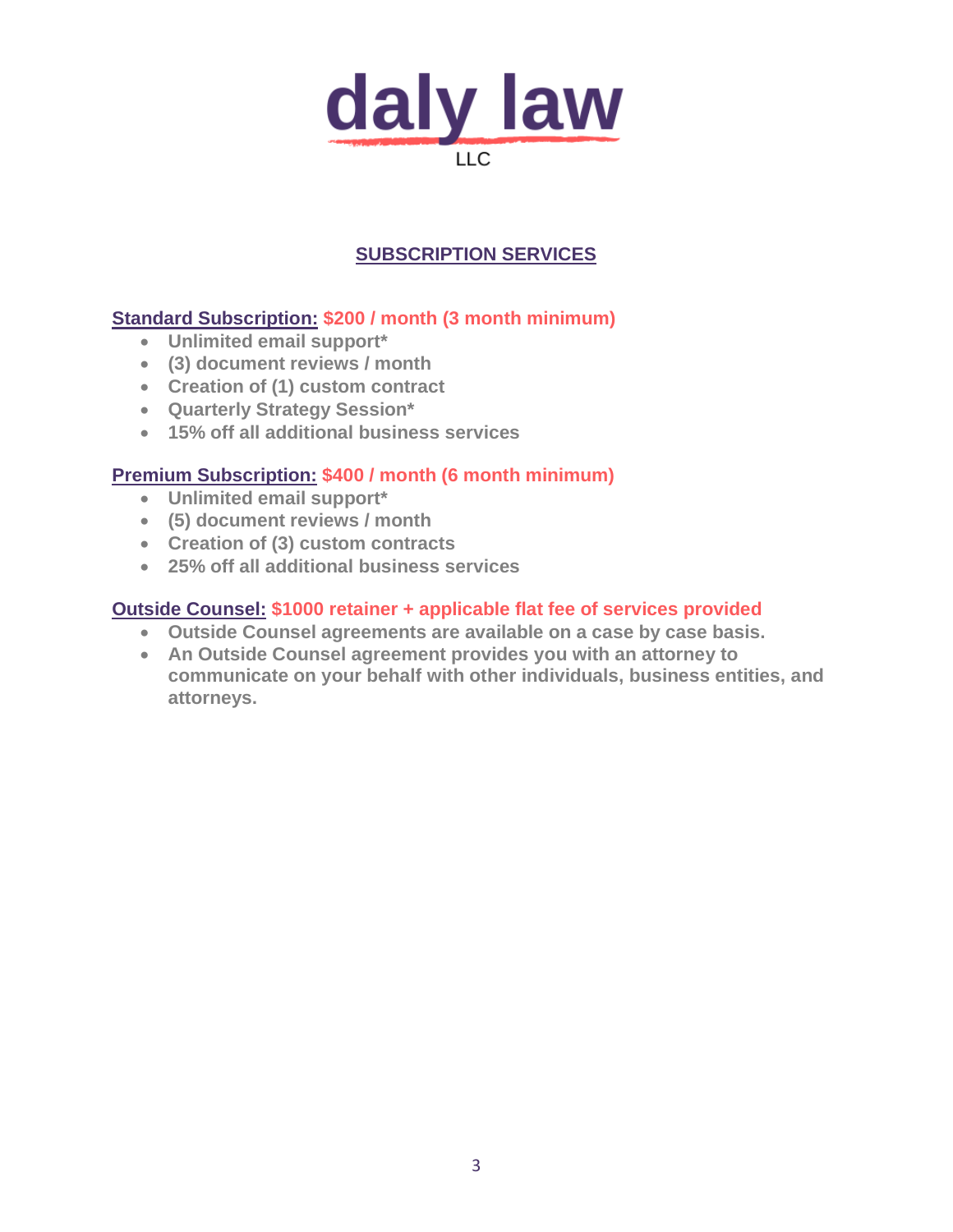

## **INDIVIDUAL DOCUMENTS (BUSINESS ADMINISTRATION)**

**Corporate Bylaws: \$200**

**Amendment to Corporate Bylaws: \$200** 

**Articles of Incorporation: \$200**

**Amendment to Articles of Incorporation: \$100**

**Partnership Agreement: \$200**

**Amendment to Partnership Agreement: \$100**

**LLC Operating Agreement: \$200**

**Amendment to LLC Operating Agreement: \$100**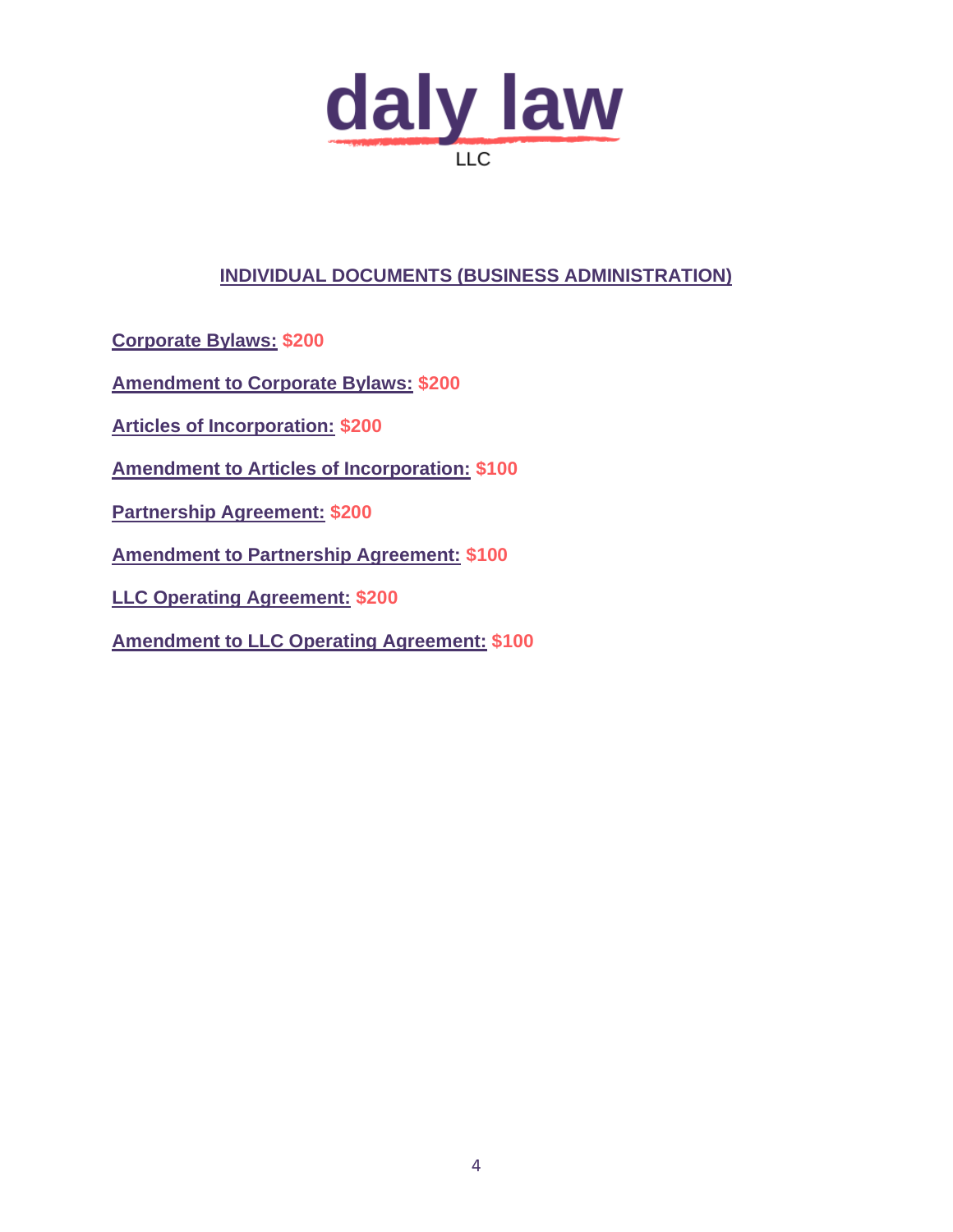

## **INDIVIDUAL DOCUMENTS (BUSINESS FORMATION)**

**State Non-Profit Creation: \$500**

**501(c)3 Creation: \$800**

**LLC, LLP, LP Creation: \$500**

**S-Corp Formation: \$1000**

**Business Plan Template: \$100**

**Operating Agreement: \$200**

**EIN Application: \$100**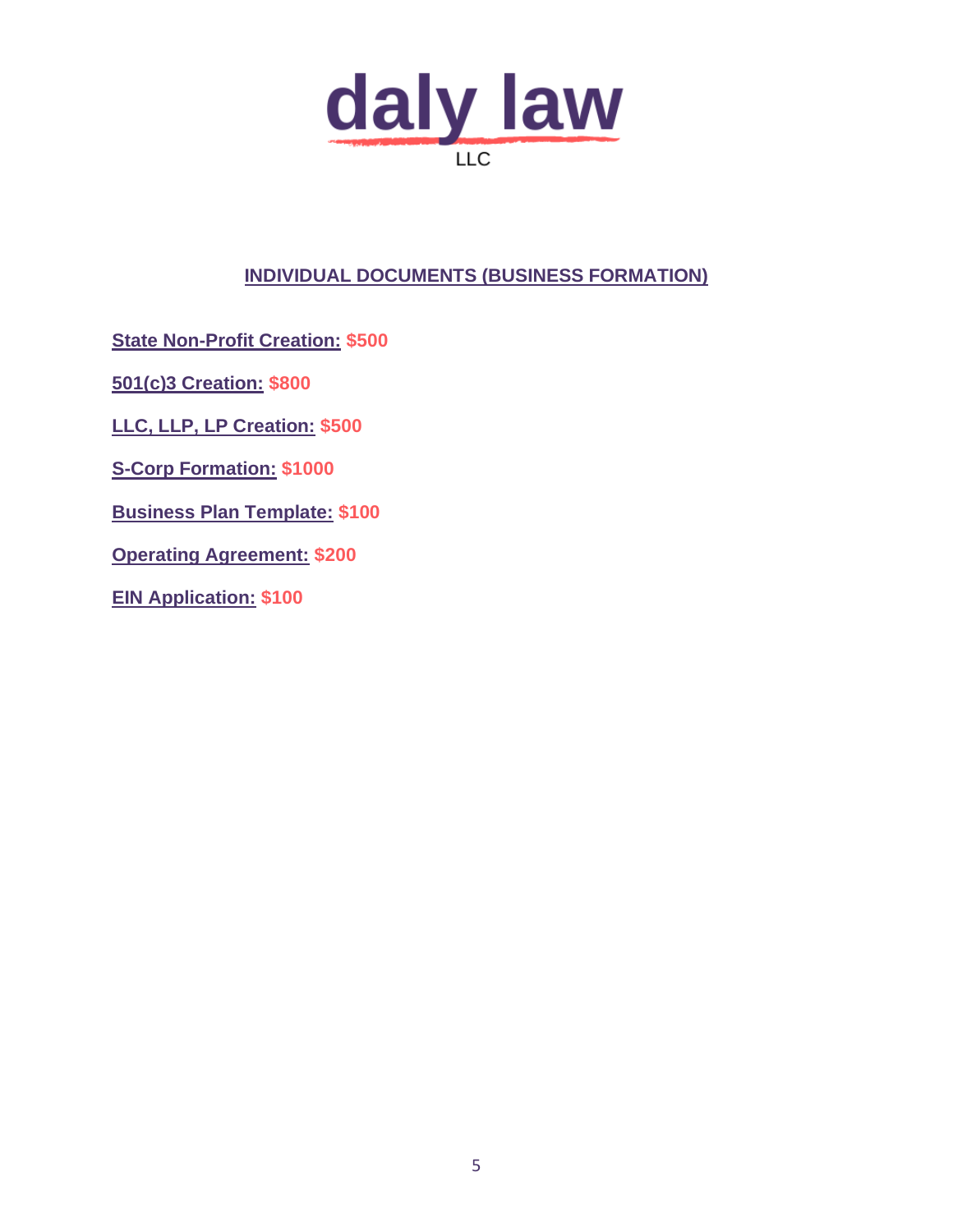

## **INDIVIDUAL DOCUMENTS (BUYING & SELLING)**

**Bill of Sale: \$100** 

**Loan Agreement: \$500**

**Demand for Payment: \$200**

**Manufacturing & Supply Agreement: \$500**

**Invoice Template: \$100**

**Purchase Order: \$100**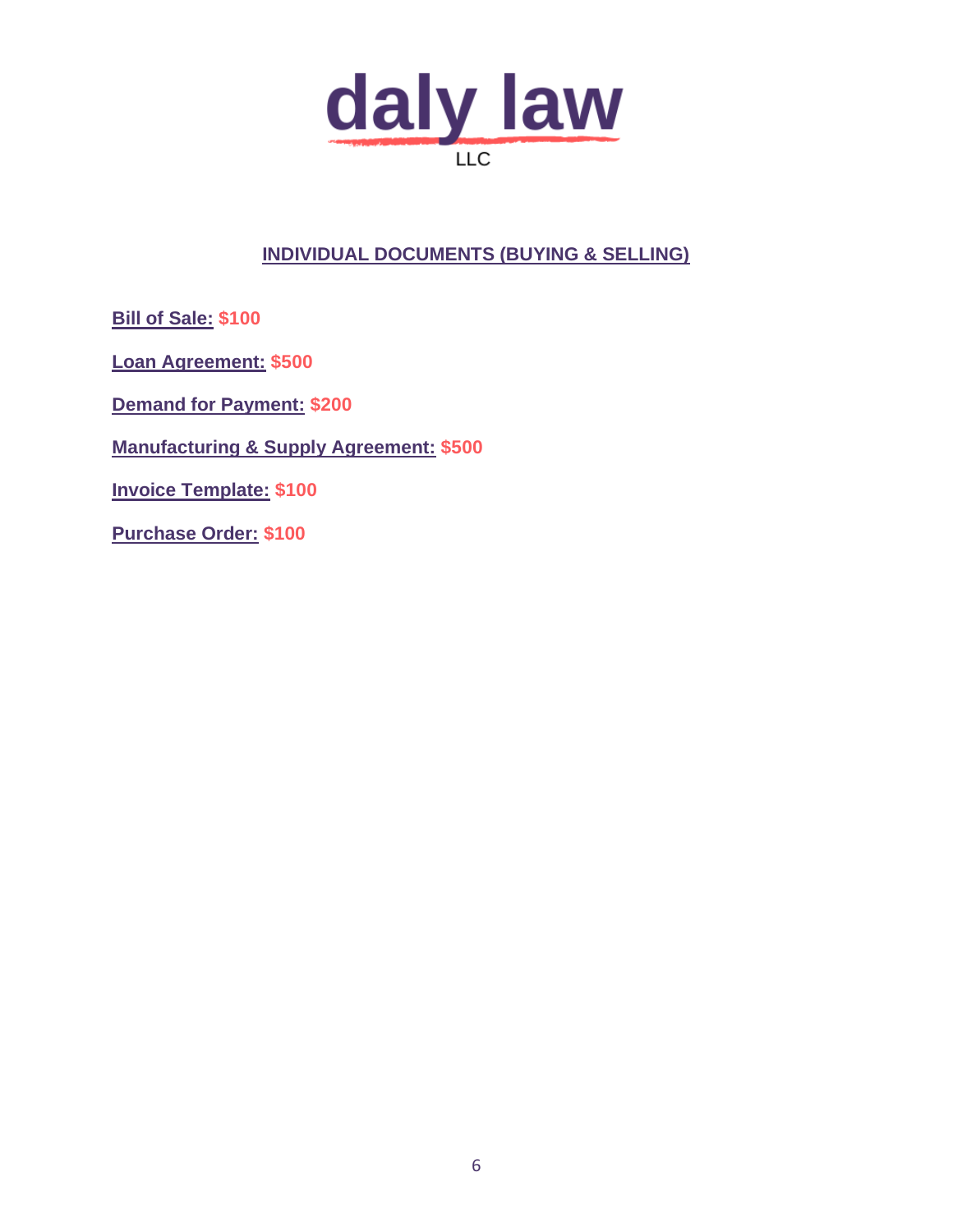

## **INDIVIDUAL DOCUMENTS (CONTRACTS)**

**Custom Contract: \$1500**

**Confidentiality Agreement: \$300**

**Waiver of Liability: \$500**

**Hold Harmless Agreement: \$500**

**Non-Disclosure Agreement: \$200**

**Mutual Non-Disclosure Agreement: \$300**

**Agreement to Terminate a Contract: \$200**

**Agreement to Amend a Contract: \$200**

**Employment Contract: \$500**

**Construction Contract: \$500**

**Independent Contractor Contract: \$200**

**Freelancing Contract: \$200**

**Consulting Contract: \$200**

**One on One Coaching Contract: \$200**

**Standard Business Contract: \$500**

**Arbitration Agreement: \$1000**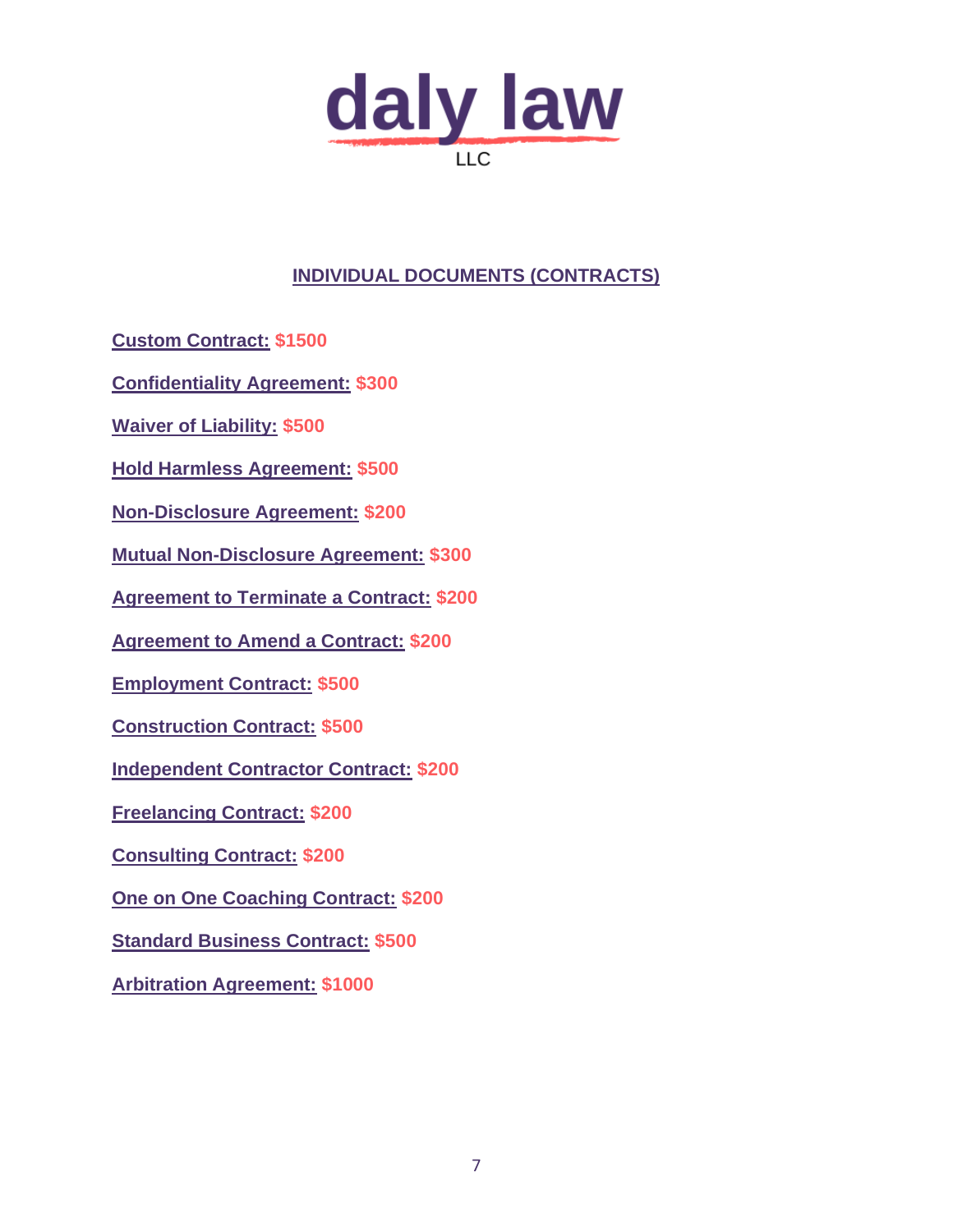

# **INDIVIDUAL DOCUMENTS (COPYRIGHT & TRADEMARK)**

**Trademark Assignment Agreement: \$300**

**Licensing Agreement: \$500**

**DMCA Takedown Notice: \$300**

**Cease & Desist (Trademark Infringement): \$300**

**Cease & Desist (Copyright Infringement): \$300**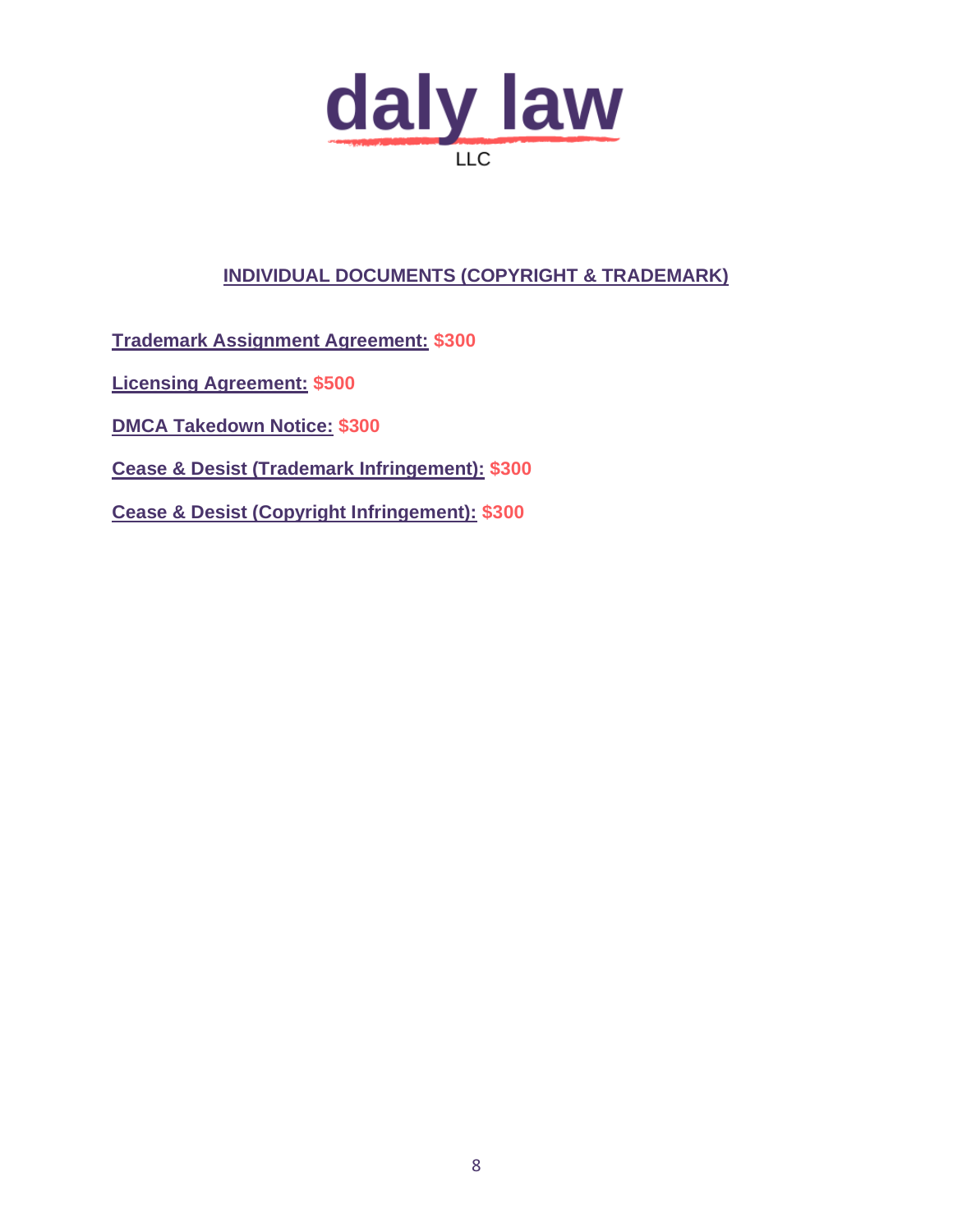

## **INDIVIDUAL DOCUMENTS (EMPLOYMENT)** *\*Non-profits are eligible to receive up to 25% off all employment documents.*

**Cease & Desist Defamation Letter: \$500**

**Resignation Letter (Template): \$100**

**Leave of Absence Letter: \$200**

**Leave of Absence Agreement: \$500**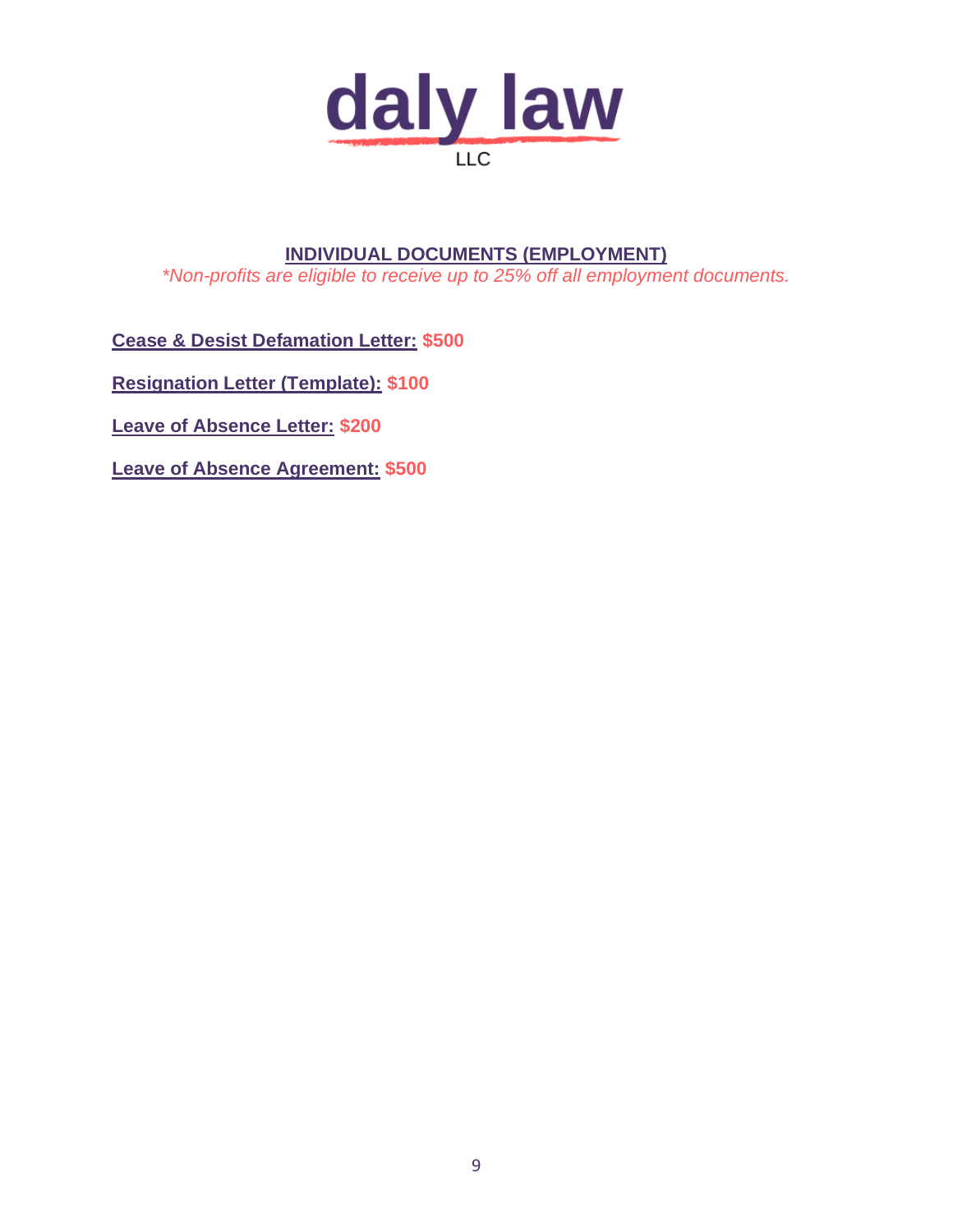

## **INDIVIDUAL DOCUMENTS (LANDLORD TENANT & REAL ESTATE)**

*\*Landlords who accept Section 8 Vouchers and / or provide Tax Credit Units are eligible to receive up to 50% off this package and all landlord tenant documents.*

**Short-Term Lease Agreement: \$2000**

**Sublease Agreement: \$2000**

**Room Rental Agreement: \$100**

**Rental Inspection Checklist: \$200**

**Rental Application: \$2000**

**Pet Addendum to Lease: \$200**

**Notice of Rent Increase: \$200**

**Moving Checklist: \$500**

**Lease Termination Letter: \$100**

**Lease Renewal Letter: \$100**

**Early Lease Termination Agreement: \$200**

**Commercial Lease Agreement: \$2000**